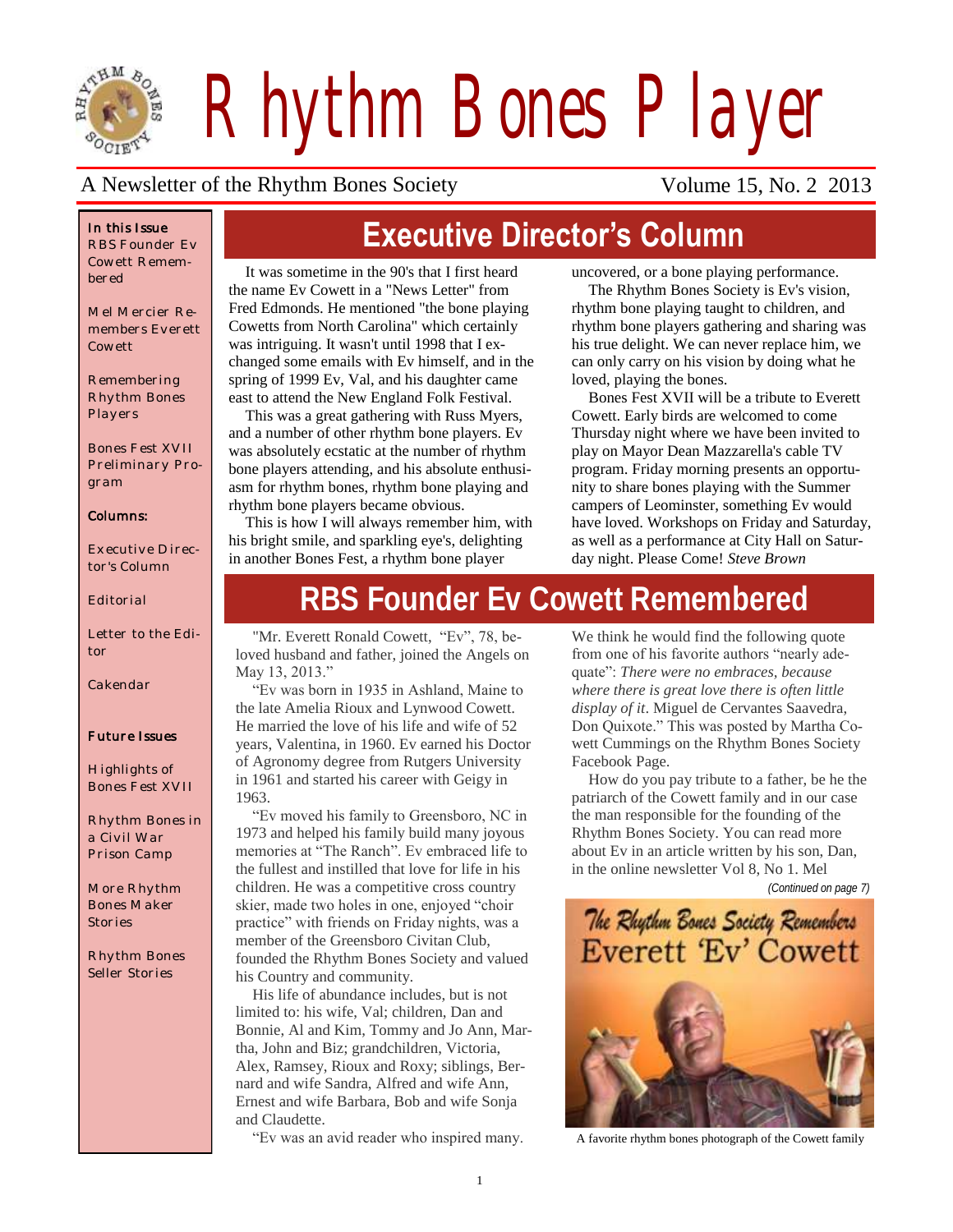### **Editorial**

This newsletter was about 80% complete when I learned of the death of Everett Cowett, the father of the Rhythm Bones Society. In this revised newsletter we pay tribute to the man who made it possible for us to collectively enjoy one of the oldest of all musical instruments. His tribute begins on Page 1.

In looking for photographs of Ev for the newsletter, I ran across the photograph on Page 8. All of these founding members of RBS have died except Al Cowett shown in the middle. One of our stated purposes is to pass on our unique craft to the next generation, and this photograph shows how much we really need to do that. Below is a paragraph on a kids workshop I taught recently, and I hope you are doing similar things. We will cease to exist if we do not do this.

Member Judy Alderman is the driving force behind the Prater's Mill Foundation that is working to preserve this old grist mill in Northwest Georgia. She has invited me to be a roving rhythm bones player at their annual festival, and I've had the opportunity to perform with some great groups.

A few weeks back, she invited me to participate in a Cultural Heritage Day at the Mill for local elementary students. I taught 90 kids how to play rhythm bones, and several of them were playing quite well before it was over. My teaching skill improves.

The next afternoon, I came down with an intestinal virus which my wife came down with two days later. Those kids must have had germy hands, and I touched every one of them. However, Judy, if you are reading this, I had a great time with the kids, and I am again well.

Recently, I went back to Tulsa, OK for a high school reunion, and it turned out to be the opening weekend for the Woody Guthrie Center. I was particularly interested in Woody as member Dom Flemons said he played the bones, something that Pete Seeger confirmed saying "he played them occasionally."

One of the guests that weekend was folk singer Rambling Jack Elliott who traveled with Woody at times and also

confirmed that he played them. I asked Jack to write up that story, and if he does you will see it in a future issue.

### **Letters to the Editor**

Annette and I went to Everett's memorial service on the 18th of May. I was surprised to see that Jonathon Danforth made it all the way from New Bedford. It was a happy occasion with family and friend telling great stories about Everett. I was really tickled to find that Everett's Kids, Dan, Al, Tommy, Martha, and John (I think I named them all) had brought there Bones and intended to play as part of the service. For some unknown reason Jonathon and I just happened to have our Bones with us and the family was kind enough to let us join them. We played a favorite of Everett's and it seemed just right. Annette told me that a lady sitting in front of her said, " I would not have missed this memorial service for the world." *Mitch Boss*

I am excited to find this website about bone playing. The bones have been in our family for years. My grandfather, Chet Davids played for dances while shearing sheep on the desserts of Idaho and surrounding area. The bones are made of ebony.

My father Theron Davids, then taught himself to play them as they were setting around his home. He played with an orchestra in Chesterfield, Idaho for years. Chesterfield is on the national historical register and is visited by many each summer. The restoration group have rebuilt the original recreation hall on the town site. My brother Paul Davids and I have been playing with a band there this summer. Paul has a metal set of bones and a pair of ivory bones.

I started to play the bones in 1963, it was my talent in a Miss Caribou County Pageant. My father taught me his techniques and his enthusiasm for the art.

We really have never met anyone who plays the bones. We are glad to hear about so many who love the bones.

We play to any music that we feel the beat to. My nieces are starting to

#### *Rhythm Bones Player*

Rhythm Bones Society Volume 15, No. 2 Second Quarter 2013 ISSN: 1545-1380

**Editor** Steve Wixson wixson@epbfi.com

**Executive Director** Stephen Brown Bones@crystal-mtn.com

**Web Site Coordinator** Jonathan Danforth webmaster@rhythmbones.com

**Board of Directors** Steve Brown, Executive Director Jonathan Danforth Skeffington Flynn Mel Mercier Sharon Mescher Bill Vits, Assistant Director Steve Wixson, Secretary/Treasurer

 The Rhythm Bones Player is published quarterly by the Rhythm Bones Society. Nonmember subscriptions are \$10 for one year; RBS members receive the Player as part of their dues.

 The Rhythm Bones Player welcomes letters to the Editor and articles on any aspect of bones playing. All material submitted for consideration is subject to editing and condensation.

Rhythm Bones Central web site: rhythmbones.com

play with me now. We played at the county fair in August; it was fun to share the time with them. Three of my brother's children play the bones. I would like to have family bone fests. I need to work on that.

I would like to come to a bone fest sometime. It sounds like a fun, fun time. I have always thought that I would like to have music arranged specifically for the bones and for a group playing to an arrangement. I think it would be great. *Shirley Christensen*

### **Bones Calendar**

**Bones Fest XVII,** August 9-11, 2013. Leominster, MA. Host is Steve Brown. If you have questions, suggestions or want to volunteer contact him at bones@crystal-mtn.com

**NTCMA and Bones Contest**. August 26-September 1, 2013. Bones contest on Saturday or Sunday.

**.**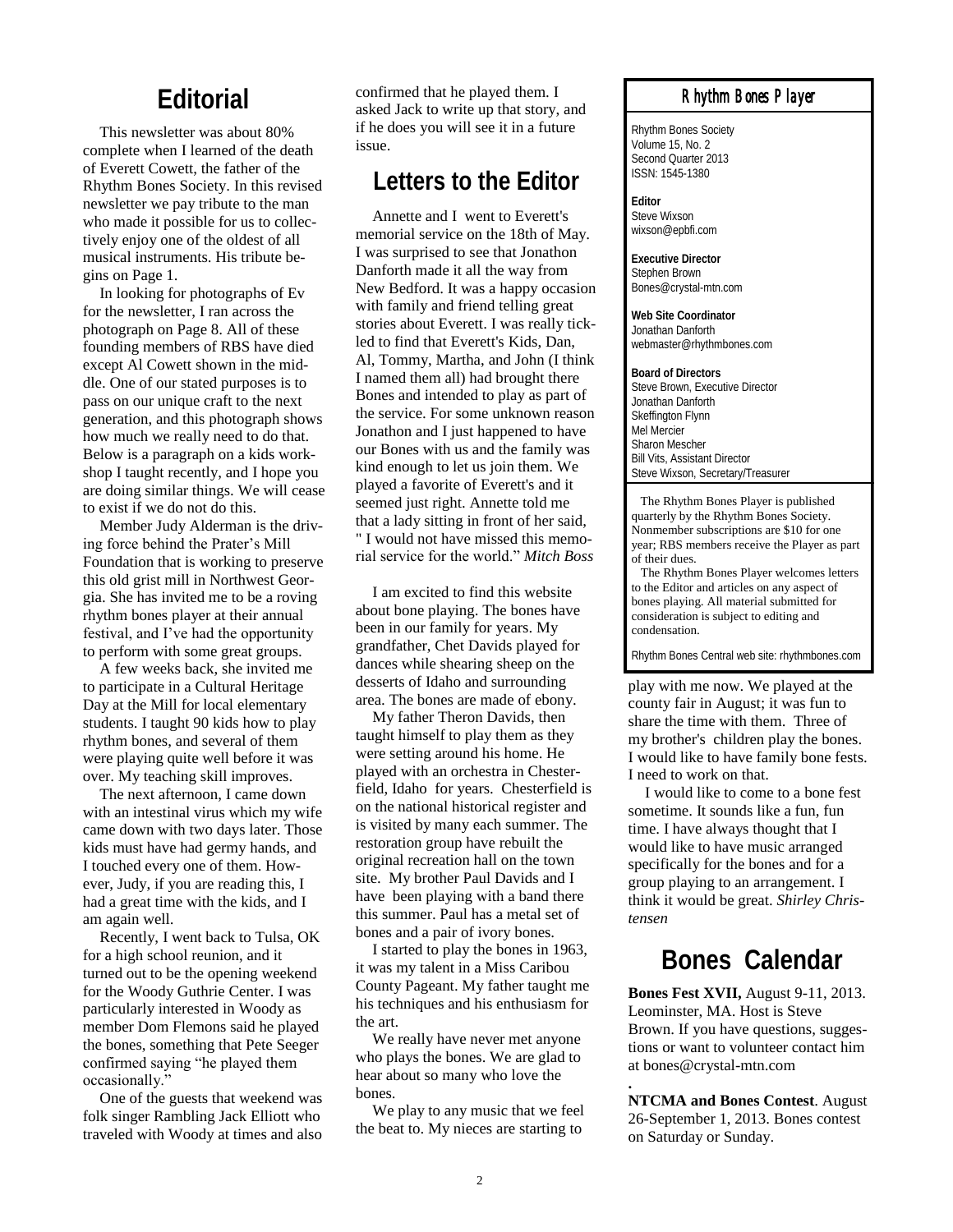### **Bones Fest XVII Preliminary Program**

Bones Fest XVII will be in Leominster, MA with activities that are familiar at a Fest and things we've not done before. It will also be a time to remember and reflect on the lives of two important rhythm bones players, Everett Cowett and Joe Birl.

On Thursday for early birds we will perform on Cable TV.

Friday begins with a performance at a local day camp and senior center and continues with individual performances and jamming. Friday evening will see a French Canadian night with Le Vent des Cantons and local fiddlers at the Franco American Veterans hall.

Saturday continues with individual performances and jamming. An RBS first will be a Bones Flash Mob! At around 1pm at the local mall, we will surprise shoppers by Jonathan Danforth playing solo fiddle and attendees joining him one at a time. We will shoot a video that will be uploaded to YouTube and hopefully it will go viral giving us some much needed publicity. The day ends with a public performance.

The Fest concludes on Sunday with a community breakfast at the hotel.

Come join in the fun in this once a year get together. *Steve Brown*

### **Website Updates**

There was no April update to our website.

The May update was about the Abbeyfeale Bones Competition. The photograph on the month was of the 2013 winner Patty Donovan and the video was clips from previous Abbeyfeale competitions.

The June update was all about remembering the late Ev Cowett, RBS founder and first Executive Director. Clicking the photograph of Ev takes you to an article about him, and the video showed him at several Bones Fests. It will stay up until after Bones Fest XVII, and then be replaced by Bones Fest XVII highlights.

**Remembering Rhythm Bones Players** Bones Fest XVII August 9-11, 2013 Host Steve Brown Registration Form

As I write this, I have returned from singing the *National Anthem,* the *Armed Forces Medley* and *God Bless America* with my barbershop chorus for the Memorial Day Ceremony at the Chattanooga National Cemetery. I listened to our new Mayor talked about honoring the soldiers who gave their lives to preserve our way of life, and began to think about Ev Cowett, and rhythm bones players who have passed on.

We, of course, do not honor them as we do our fallen soldiers, but we can remember them for what they did for our rhythm bones craft.

On Page 8 is a Bones Fest III photograph I found and realized that all of those shown except Al Cowett have passed on. You can read their names on the caption for the photograph.

Our database of rhythm bones players has the names of 41 who have

passed on, but there are many more who we never heard about. In addition to those named in the photograph, there are RBS members Dan Dwyer, Norris Frazier, Carl Hedrick, Will Kear, Tom Raisbeck, Ida May Schmich, and William Turnbull.

The database also includes old timers like Dr. Fred Edmunds (our RBS grandfather), Freeman Davis (Brother Bones), Ted Goon (Mr Goon-Bones), Percy Danforth, Clifton Ervin, Cowboy Bud Bartram, and more.

Ev Cowett said at Bones Fest II that there were only about 50 rhythm bones players left in the world. He was wrong as there were and are thousands who learned to play from their father or someone in the family who had learned from someone from the minstrel era when rhythm bones playing was at its peak. They, like many of us, had never seen another rhythm bones player, and thought they were the last one remaining.

But Ev was correct in noting that pool of rhythm bones is small and growing smaller. Look just at demographics, and within the next couple of decades, all of these old timers from the first generations after the minstrel era will be gone.

While that is sad it is also a challenge to the Rhythm Bones Society to pass on our wonderful craft to the next generations.

We as a society have not yet figured a way to do this, particularly for children, so the task falls on each one of us individually to go out and teach as many young people as we can, expecting that a few, here and there, will find rhythm bones as exciting as we do.

Sky Bartlett, thanks for Shorty Boulet and Ernie Duffey, is a good example, and his young arms can do things with rhythm bones that my arms cannot! And his talent and enthusiasm got him a few minutes of rhythm bones playing time on national television.

People Like Percy Danforth, Ted Goon and Joe Birl to name a few, left a legacy of bones and instruction. Go find a student this week, and start or continue creating your own rhythm bones legacy. The Sky's the limit! *Steve Wixson*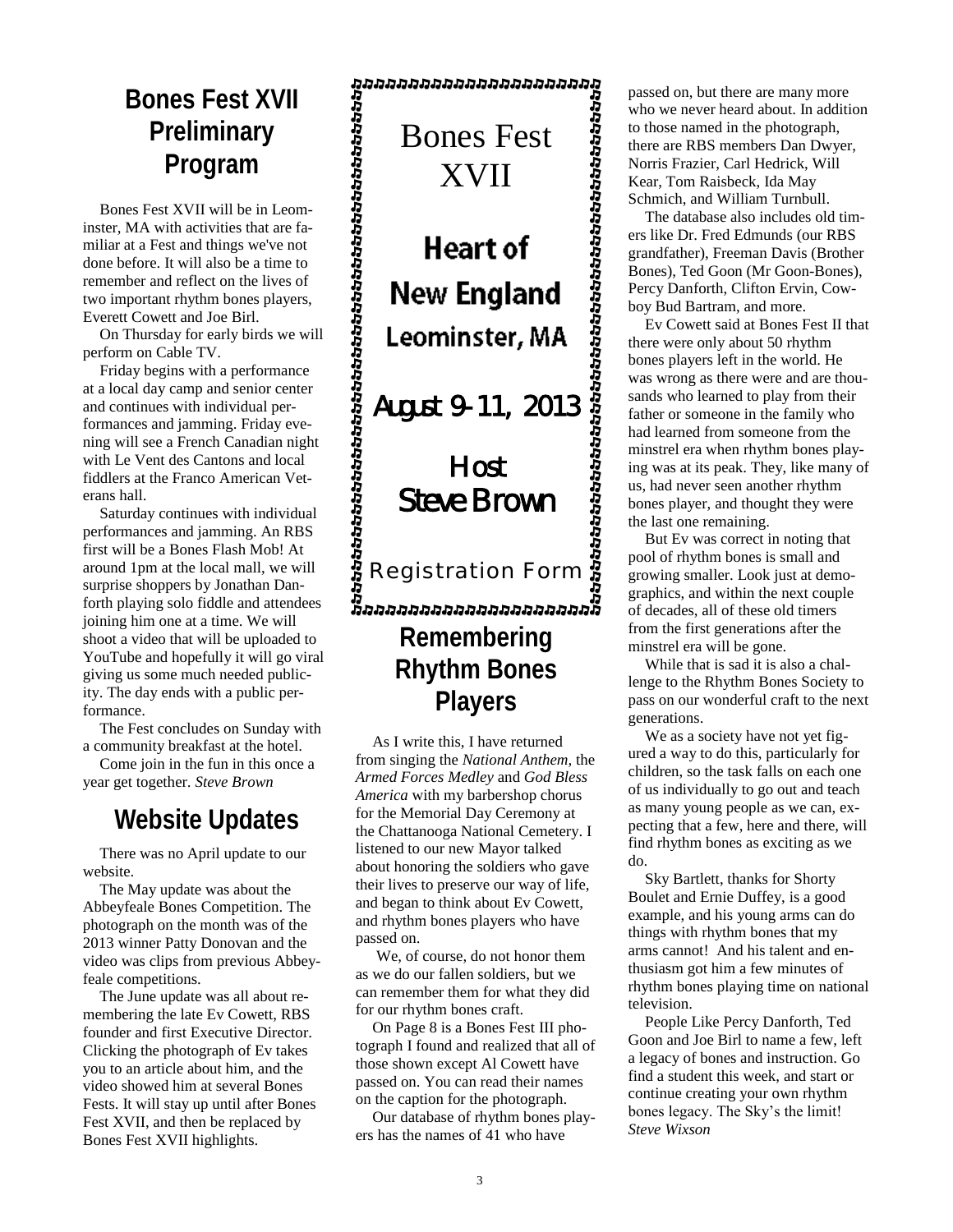

### **Ev as Father of the Cowett Family**

Ev's legacy is his family who all play rhythm bones. Above from the left are John, wife Val, Martha, Ev, John, Tom and seated Al and Dan. Would there have been a Rhythm Bones Society without his family. At Bones Fest I they made up over half of the attendees. At Bones Fest II almost half of the attendees. At Bones Fest III, five became RBS founding members.

Rhythm bones were played a Martha's wedding and as shown in the photograph to the right of Ev, husband Joe Cummings had been drawn into the family rhythm bones club.

Below shows one of their many family performance at Bones Fests, this one at BFX. Next to Ev is friend and bones player Bill Rose (whose Red Apple Farm was the site for Bones Fest V), and Joe is behind Martha Al is shown standing to the right.



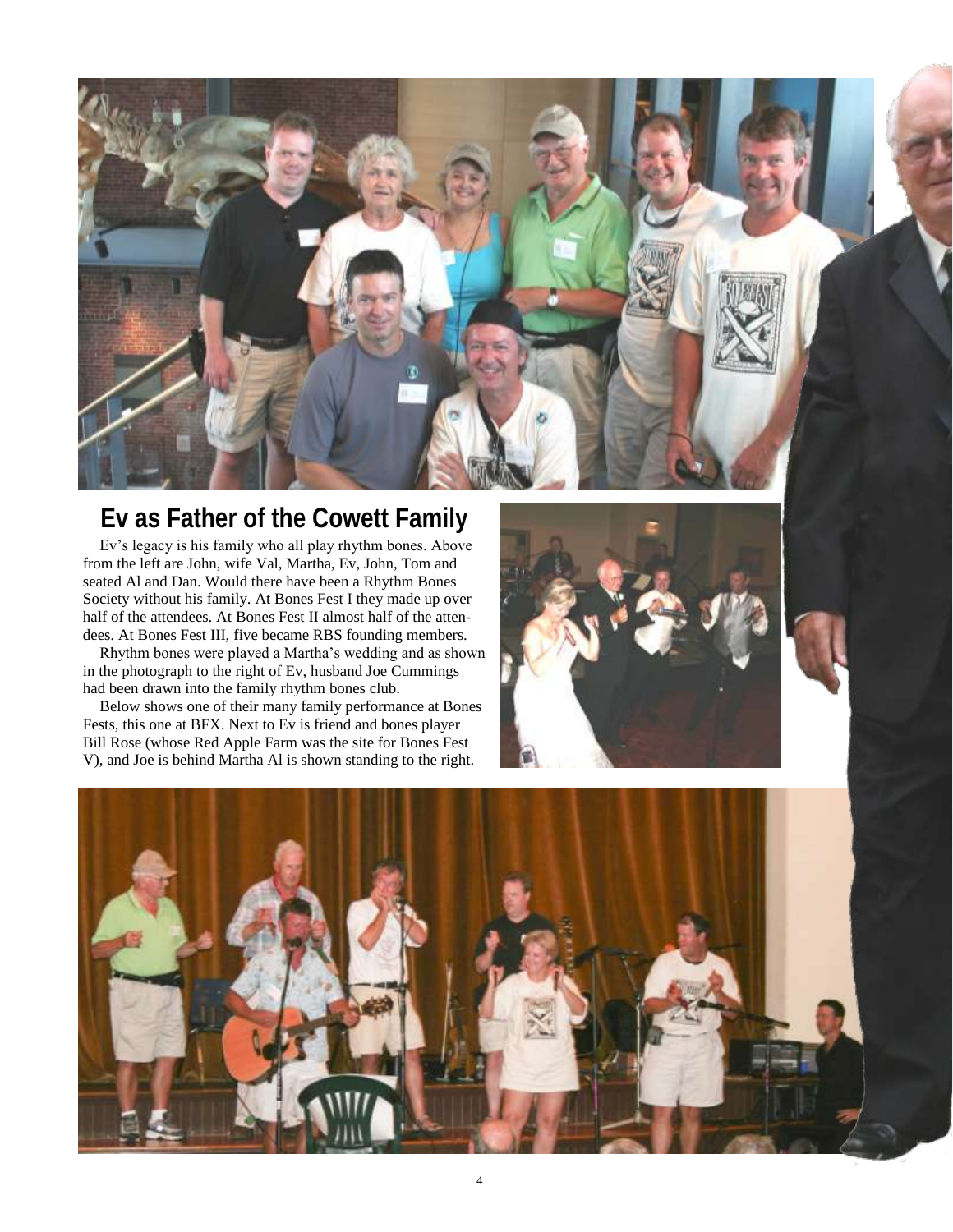



## **Ev as Father of the RBS Family**

Ev in the left photograph at Bones Fest I, said in his opening remarks that he wanted to do three things, share boning things so we can learn from each other, do a bit of bones synchronizing, harmonizing if you will, and talk about having a real big bones festival.

Shown above at Bones Fest III in 1999 are our founding members. Ev was elected our first Executive Director, a post he held until 2004.

Show below at Bones Fest X is Ev surrounded by his rhythm bones family of over 100 people (not everyone in attendance is shown). This surely must have been the "real big bones festival" he mentioned at Bones Fest I.

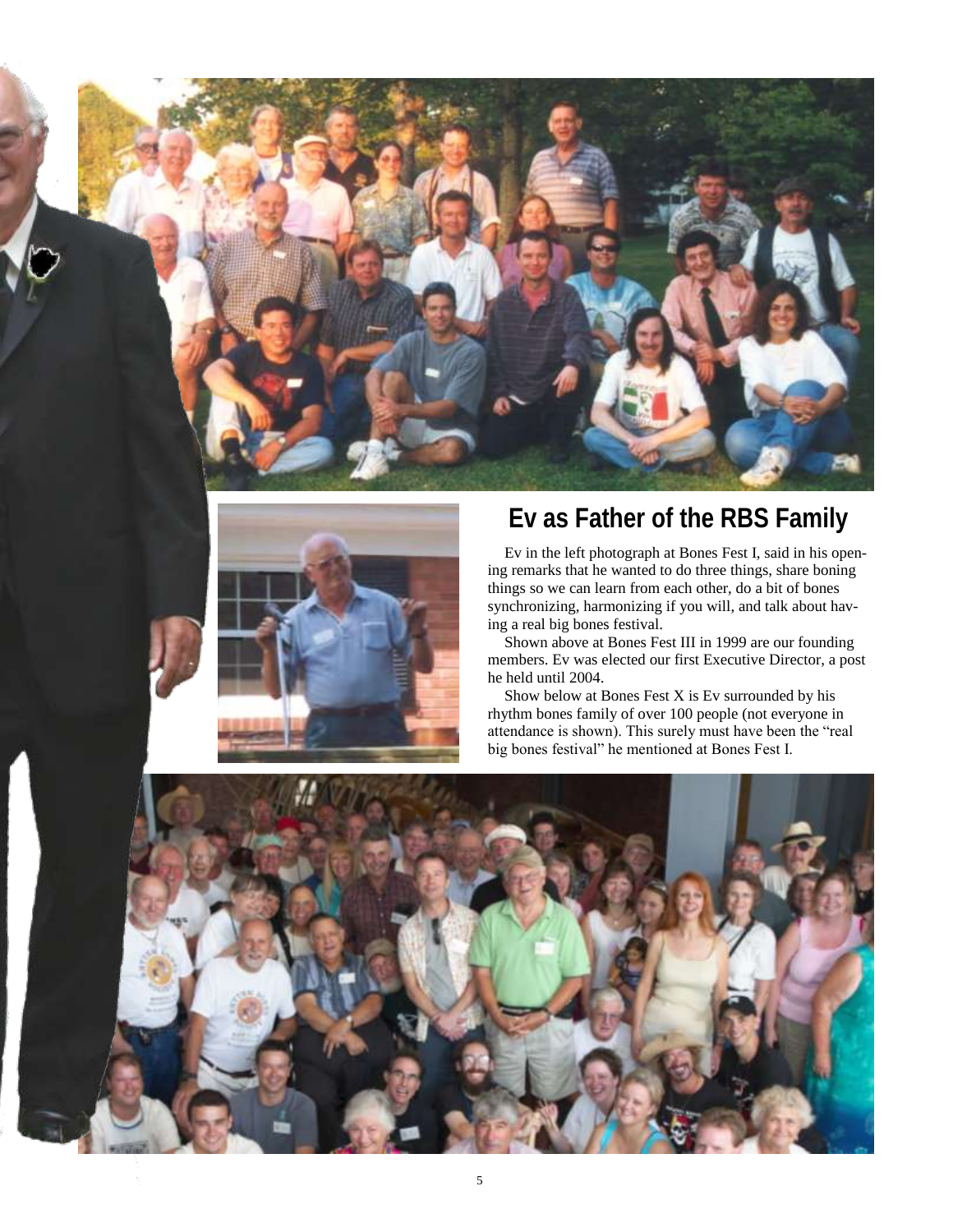## **Mel Mercier Remembers Everett Cowett**

I first heard about Bones Fest and the growing community of American two-handed bones players from two of the founding members of the Rhythm Bones Society, Everett Cowett and Russ Myers. In March 1999, several months before I attended my first Bones Fest, I met Everett and Russ when I went to visit with them in Greensboro, North Carolina and Brightwood, Virginia, respectively.

At the time, I was a visiting scholar at Wesleyan University in Connecticut, attending some postgraduate Ethnomusicology seminars. In one seminar, led by Eric Charry, students were required to engage in a small-scale ethnographic project and I chose to focus on American two-handed bones playing.

I first became aware of the style some years earlier when, on a visit to Toronto with my father to perform in John Cage's *Roaratorio*, I met the prominent Washington-based bones player, Percy Danforth. Percy was in Toronto working on a project with the percussion ensemble, Nexus, at the time. We met him at a party and he played his bones for us. I never met Percy again after that, but he made a significant impression on me and several years later, when considering what I might focus on for my ethnographic exercise at Wesleyan, I decided to search out other exponents of the American two-handed style.

I had no means of contacting Percy Danforth and I knew of no other American two-handed bones players at that time. Eric Charry knew no twohanded bones players either, but one of his former colleagues at the University of North Carolina at Greensboro had recently heard about a bones player by the name of Everett Cowett, who lived in Greensboro. I contacted Everett and made arrangements to visit him. He suggested that I should also visit another bones player by the name of Russ Myers, who lived not far from him, in Brightwood, Virginia. I made plans to visit Everett and Russ in early March of 1999.

When I arrived in Greensboro on March  $6<sup>th</sup>$ , Everett was celebrating his birthday at home with his family. He and his wife, Val, have raised four boys, Dan, Al, John and Tommy, and a girl, Martha. Everett taught them all how to play the bones when they were young and all have continued to play into adulthood. According to Everett's wife, her children stopped playing the bones for a period in their teens, preferring instead to play electric guitars and drums, instruments she and Everett refer to variously as the 'appliances', 'electronics', 'utensils',' and 'electrical gadgets'. Eventually, however, they all returned to bones playing and for many years they have played together at family gatherings.

While I discovered that Everett was most comfortable playing along to his preferred music on cassette tapes and CD recordings, his son, Dan, plays guitar and he sometimes provides what Everett calls 'background music' for the family bones playing. Over the course of the two days I spent with the Cowetts, I played the bones with them in the informal music-making sessions that took place and spoke to Everett about his playing history and practice.

Everett Cowett's bones story is in many ways typical of those told by many of the more senior American players. A retired agronomist, Everett grew up with his parents and six brothers on a potato farm in Northern Maine in the 1930s and 40s. His mother played the accordion in the French-Canadian style and he has memories of dance parties in their home when he was a child. He remembers accordion, fiddle and harmonica players providing the music on those occasions. He was aware that there were bones players associated with this music tradition, but he cannot recall ever seeing one play.

Everett began playing the bones as a young boy after two children in his neighborhood showed him how to play; they had learnt to play the instrument from her uncle. According to Everett, a lot of the kids he knew could 'click' the bones and he described it as a common 'trick' at the time.

Unlike his childhood friends, Everett continued to play the bones as he grew up. His first public performance was in high school in 1950, when he accompanied some girls who sang the song 'Dry Bones' at assembly. In college, his bones-playing act was a popular feature at fraternity parties and other events. Everett knew of no other bones players at that time and his unique talents contributed to his celebrity during his college years.

Everett continued to play the instrument throughout his adult life but he never met another bones player until the 1990s, when he met Fred Edmunds, a retired doctor and bones player from Lexington, Virginia. That year, while on vacation with his family, his son's car was broken into and Everett's bones were stolen. When he couldn't find any replacement bones in the local music stores, he began to make his own. He also began to do some research into the history of the instrument and was invited to talk about the bones on a locally produced TV show, Crossing Carolina with Arlo Lasson.

Within a few weeks of the broadcast, Fred Edmunds contacted Everett. Everett went to visit Fred and the two men shared their bones playing experiences. Up to that point, both Everett and Fred had wondered if they were the only bones players left in America. Fred spoke to Everett about his desire to hold a rhythm bones convention and it was this idea that led to the first Bones Fest event. Everett and Fred made contact with several other bones players in America and Everett hosted a gathering of this small, dispersed community in his home in September 1997.

The following year, the Cowetts held Bones Fest II in a local park where participants had a small informal audience of people who were using the park for afternoon recreation. Steve Wixson, a bones enthusiast traveled from Tennessee to attend the event and in the following years he became a dynamic force in the development of what became the Rhythm Bones Society. Within just a few years the community of bones players had grown significantly. In 1999, Everett knew of about fifty players. Just a few years earlier, he wondered whether he and his family were the only bones players in America. *Mel Mericer*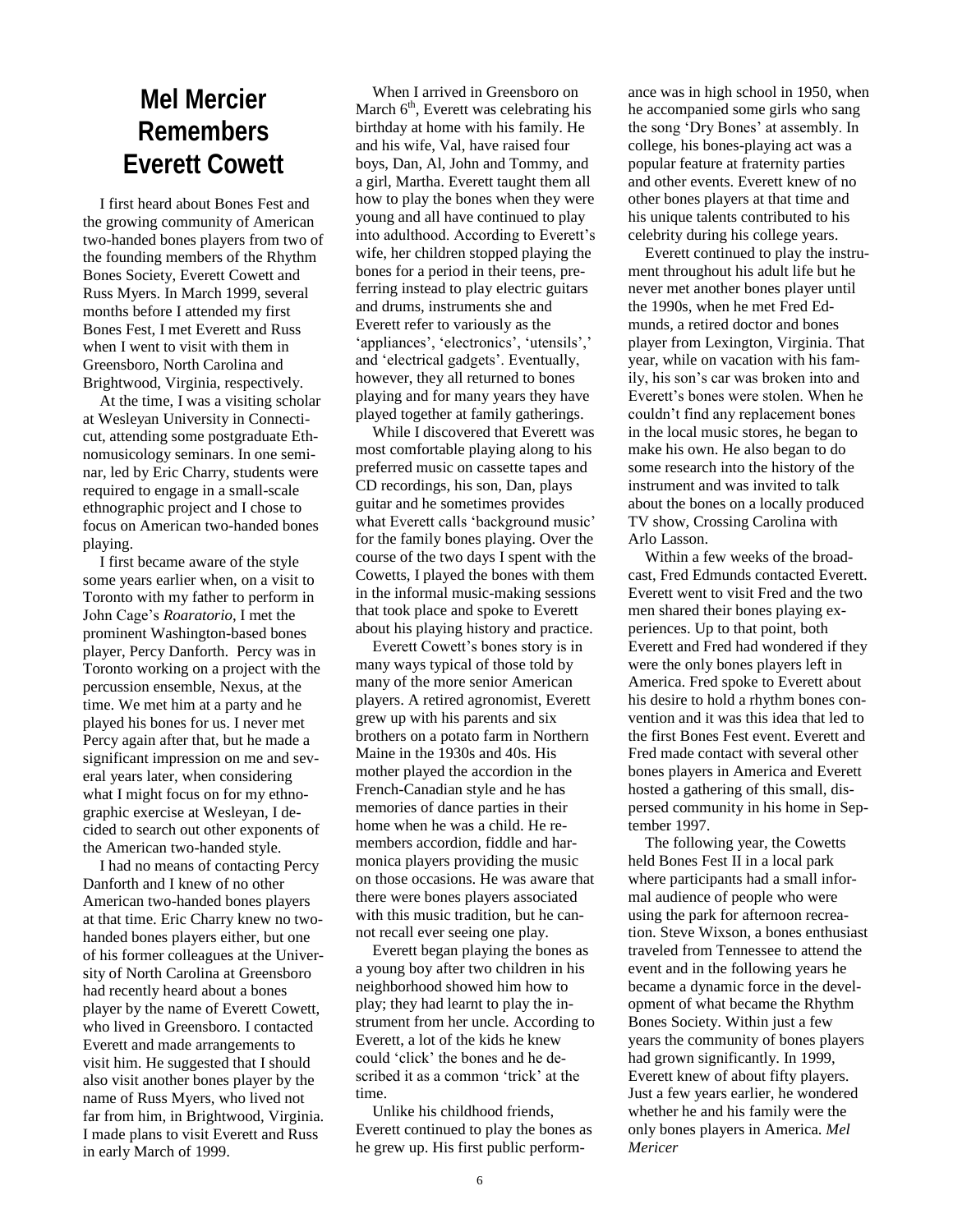Mercier has written a nice article about Ev on Page 6 to the left.

Ev was encouraged to hold Bones Fest I by Dr. Fred Edmunds, who might be considered our grandfather (you can read about Fred in online newsletter Vol 5, No 3.)

His daughter, Martha, gave him the present of a website that connected him with people outside his normal reach, such as myself, who found Ev and the announcement for Bones Fest II while searching the web with the words "rhythm bones" I found on a pair of black plastic bones that I later discovered were made by the late Joe Birl. My life was forever changed that day. So too have countless others.

Ev and family personally hosted Bones Fests I, II and VI, and you can read about those three plus more in online newsletter, Vol 8, Special Issue. Ev wanted Bones Fests to be like a family reunion where everyone feels comfortable even performing on stage in front of their peers. That style continues in each annual Bones Fest.

Ev was elected our first Executive Director, a position he held until 2004. In that position, he was responsible for leading the RBS Board and writing the Executive Director's Column in the newsletter. His last column in the online newsletter Vol 6, No 2. is worth reading.

Walt Watkins called Ev a man with great vision. "For decades those of us who played rhythm bones, whether one handed or two, or rattled on in some kind of way, did so mainly alone. Rarely did we stumble onto another rhythm bones player.

"Then, along comes Ev, a man of quiet yet intense passion - a passion to find all the rhythm bones players in the country and give them a voice, to learn how they play and for them to learn from each other. In this, Ev became the savior of a nearly lost art.

"He was not a technician, his forte was his great vision as to how it might be to bring all this talent together and explore opportunities for bones play to survive and become recognized for its contribution to music.

"He formed and led the Rhythm Bones Society and led it well. For that we are eternally grateful. I am so glad that Ev got to witness the esteem over the Rhythm Bones Society to his successor, Steve Brown. His vision has become a reality and that is an achievement which earns my utmost respect. Sleep well, old friend, may your vision extend to the Pearly Gates. "

Mitch Boss said, "Our band was playing at Hanging Rock State Park and a woman, I can not remember her name, but she asked me if I was a member of the Rhythm Bones Society. I said, "The what?" She gave me Everett's name. I called Ev and he clarified there actually was a Bones Society and he knew that because he had started it a few years back.

"A couple of weeks later I was playing with the band at the NC Stolks County Stomp and Ev showed up. We clicked our bones at each other, talked and ended up with Ev, Annette and I all going to supper. By the time we finished eating Ev had sold us. He said we were members as of then. That was eight years ago and we have been to every yearly get together since. We feel like every one in the Rhythm Bones Society is family. Thanks, Ev, we love you, Mitch and Annie ."

Bill Vits said, "When I first attended a Bones Fest I didn't know a soul. I immediately met Ev and his entire clan who were the "first family" of rhythm bones players. Their kindness set the tone of our organization where people share stories, ideas, licks and little pieces of bone and wood that are so dear to us. I suddenly felt a part of something much bigger than I had imagined. It wasn't about competition, it was about perpetuating a simple art that gave us joy. I can still see Ev's smile when he played the bones and watched his talented family perform. Thanks Ev!"

Sharon and Jerry Mescher said, "When Everett smiled, his distinctive smile seemed to encompass his whole face. To watch him play with all of his family was a treat. They seemed to be having the time of their life. Not only having a grand time, but there also seemed to be a deep pride to be a part of Ev's and Val's legacy.

"When the Cowett's could not attend a Bones Fest, the comment that we heard often was, "Boy, are we

(Continued from page 1) **the RBS accorded him when he turned** going to miss the Cowetts!" They were and are at the heart of the Fests. So, when we remember Everett, the image will be one where he is surrounded by his musical family. And, without a doubt, he will be smiling."

> The first person that Dave Boyles shook hands with at Bones Fest III was Ev. Dave said, "I was impressed with his gentleness and his dedication to make our bones playing significant.

> What sticks out most for Spike Bones is not Ev as founder, but that he came with his family and they put life in us. Spike said, "Every time I think about his kids, it warms my heart.

Ev's daughter Martha's words started this article and will finish it.

"The Rhythm Bones Society was, I believe, my father's favorite retirement project. He really enjoyed it.

"When he was well, putting his energy and heart into the festivals, organizing demonstrations to school kids, learning about the history of bones playing and getting to know new bones players gave him great satisfaction and pure joy. It always brought the family together and seemed to give him an added sense of purpose.

"He especially enjoyed hosting the festivals. If he could have hosted every Bones fest in Greensboro, he probably would have.

"I think that as RBS grew, what surprised him most was that other people had other interests in the bones genre that he himself did not have. This gave him an opportunity to learn new things about an old favorite. That's the kind of stuff my dad loved. The "give and receive" aspect of life and to always learn something new.

"Perhaps the one thing I know was most important to him was connecting with other bones players who had a similar passion who would take his torch so to speak and carry it on, and make the Rhythm Bones Society eternal. As he always said *May your bones be with you."*

Ev will be remembered in many ways. His hands are the hands holding rhythm bones shown in our RBS logo in the upper left corner of Page 1. His slogan, *May Your Bones Be With You,* has been informally adopted by RBS. I'm wondering what that slogan might mean to him in death. *Steve Wixson*